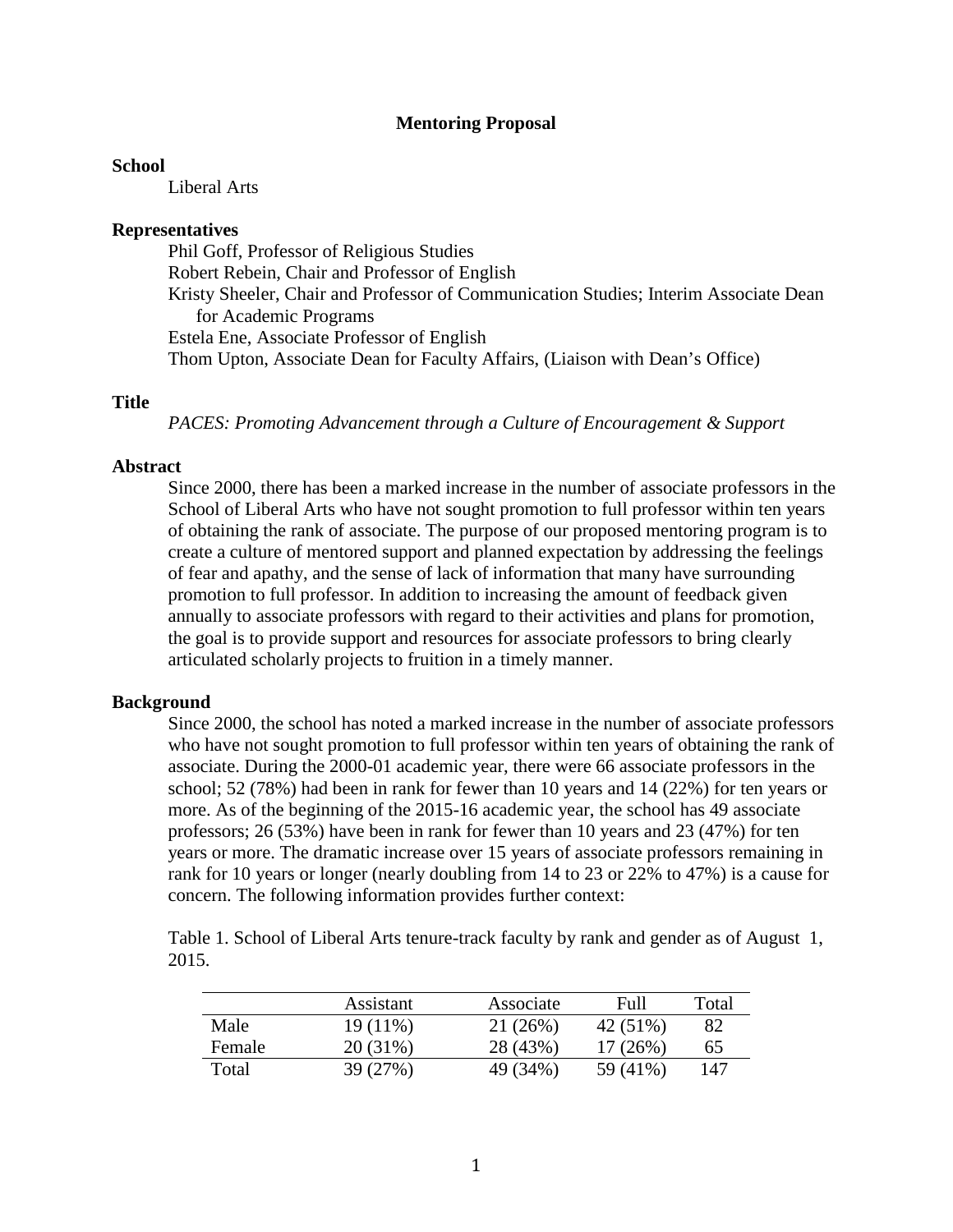Table 2. School of Liberal Arts full professors by gender and minority as of August 1, 2015.

|                        | Male     | Female   | Minority | Non-Minority |
|------------------------|----------|----------|----------|--------------|
| <b>Full Professors</b> | 46 (72%) | 18 (28%) | 7(11\%)  | 57 (89%)     |

Table 3. School of Liberal Arts associate professors by time in rank and gender.

|                       | Male     | Female   | Total |
|-----------------------|----------|----------|-------|
| Associate $< 10$ yrs. | 7(27%)   | 19(73%)  | 26    |
| Associate $10+$ yrs.  | 14 (69%) | 9(39%)   | 23    |
| Total                 | 21 (43%) | 28 (57%) | 49    |

Table 4. School of Liberal Arts associate professors by time in rank and minority status.

|                       | Minority   | Non-Minority | Total |
|-----------------------|------------|--------------|-------|
| Associate $< 10$ yrs. | $11(42\%)$ | 15 (58%)     | 26    |
| Associate $10+$ yrs.  | 3(13%)     | 20 (87%)     | 23    |
| Total                 | 14 (29%)   | $35(71\%)$   | 49    |

Table 5. School of Liberal Arts female and minority full professors by year (Fall Semesters)

| <b>Full Professors</b> | 2010    | 2011                | 2012    | 2013     | 2014       | 2015 |
|------------------------|---------|---------------------|---------|----------|------------|------|
| Female                 | 15(27%) | $16(30\%)$ 17 (33%) |         | 18 (35%) | $16(30\%)$ | ???  |
| Minority               | 5 (9%)  | 5(9%)               | 6 (12%) | 7 (13%)  | 8 (15%)    | 222  |

Data presented in Table 1 show that the percentage of male tenure-track faculty who have achieved the rank of full professor is about double the proportion of females who have been promoted to full professor. Of the 59 full professors, only 17 (29%) are women and only 8 (13%) are from underrepresented minorities (Table 2). Nine of the 23 associate professors (39%) who have been in rank for 10 years or more are women (Table 3) and 3 (13%) are underrepresented minorities (Table 4). Longitudinal data in Table 5 illustrate that women and minority full professors have increased only slightly over the last six years. While our mentoring plan and resources will be open to all, we must acknowledge these disparities in order to foster a culture of encouragement, support, and inclusion as we assist our faculty with achieving promotion.

In order to explore further some of the current expectations, goals, and challenges that our associate professors hold related to promotion, during fall semester 2014 an anonymous survey was sent to  $46^*$  $46^*$  associate professors in the school with questions related to their goals/plans, efforts and obstacles toward promotion to full professor; 31 faculty (65%) responded to the survey. One clear result from the survey was that many

<span id="page-1-0"></span>\* The survey was not sent to associate professors who had submitted dossiers for promotion to full professor in August or who had indicated their intent to retire by the end of the 2014-15 academic year.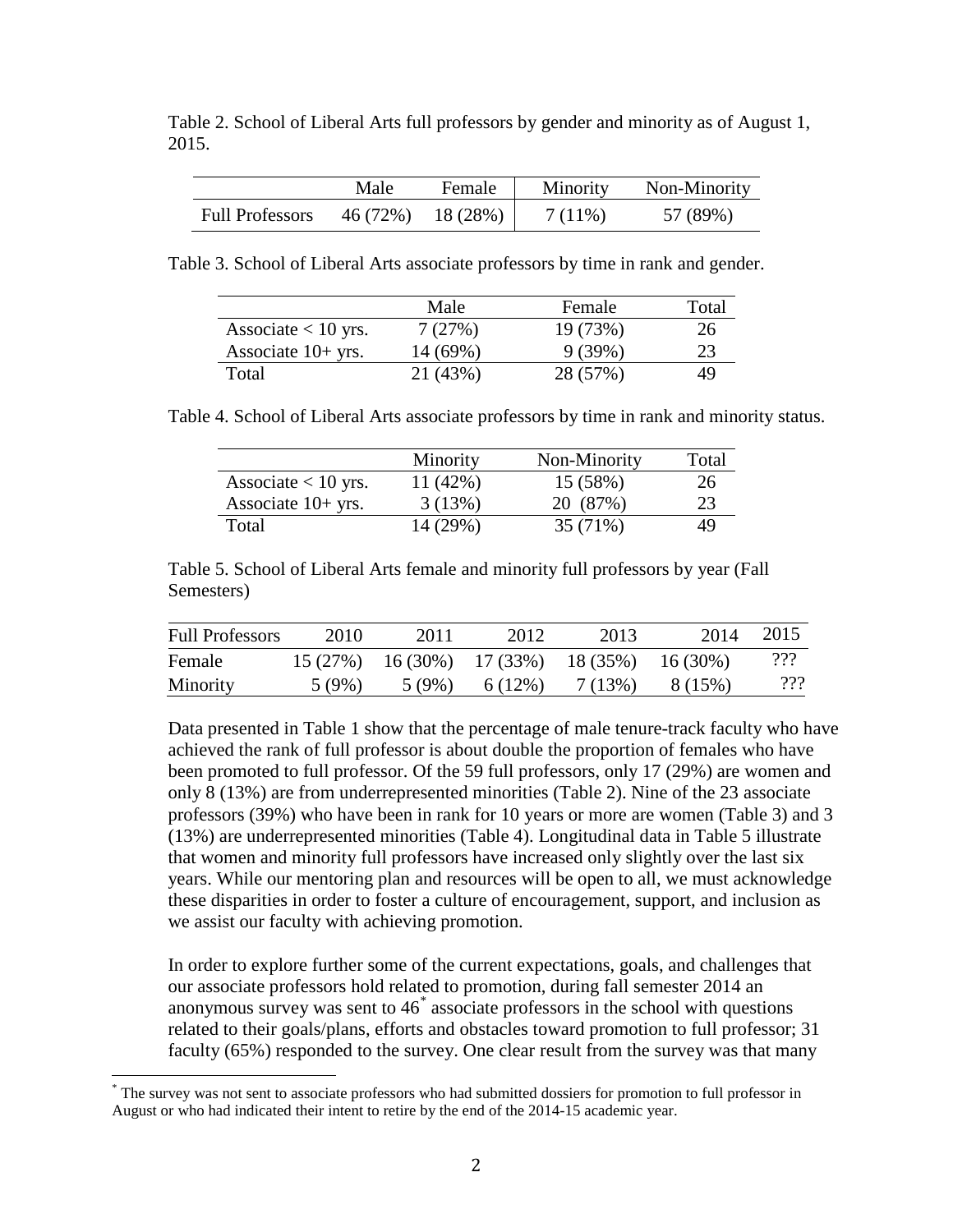associate professors, even those recently promoted to rank, don't have a specific plan/timeline set to achieve promotion to full professor, and many of those who have been in rank for more than 3 years do not have advancement to full professor as a high priority.

We learned through our survey that faculty hold the following perceptions related to the promotion process:

- Lack of clarity in promotion guidelines
- Feelings of lack of support
- Fear of judgment
- Acknowledgement that research has waned since achieving tenure—lack of energy, confidence, time, guidance
- Lack of understanding of the benefits—salary, prestige, leadership
- Apathy—why should I try? What's in it for me?
- High administrative and/or teaching expectations

The good news is that more than half of those who responded to the survey indicated that they are interested in participating in a program to jumpstart or help them maintain productivity. With this information in mind, we propose the following program.

### **Purpose:**

The purpose of our proposed mentoring program is to create a culture of mentored support and planned expectation by addressing the feelings of fear and apathy, and the sense of lack of information and guidance that many have surrounding promotion to full professor.

We look to build on the strengths of the current "EMPOWER" program to focus on associate professors in the school: to help associate professors 1) continue (or re-ignite) their success in pursuing scholarly agendas in teaching, research, and/or service, and 2) achieve (or re-ignite) significant professional growth and advancement through the dissemination of their scholarly products/activities in publications and other avenues.

What is clear from the literature on mentoring is that there is no 'one size fits all' approach that is equally effective for all faculty members (Eby 2014). Each faculty member has different priorities, is motivated in different ways, wants different combinations of support and developmental opportunities, has different career goals, and faces different obstacles and challenges in both their professional and personal lives. As noted by Dominguez and Hager (2013, p. 183), "Research has … indicated that mentoring programs and relationships designed to satisfy mentees' needs and goals increase their probability of success by providing the right type of mentoring at the right time, by matching mentees with appropriate mentors, and by helping mentees to learn with a method that best suits them." Therefore, we believe it is important that the school develops mentoring and support structures and opportunities that are flexible while at the same time establishing clear expectations for all associate professors. As importantly, we want the culture of expectation to be self-sustaining long after the initial investment of time and money.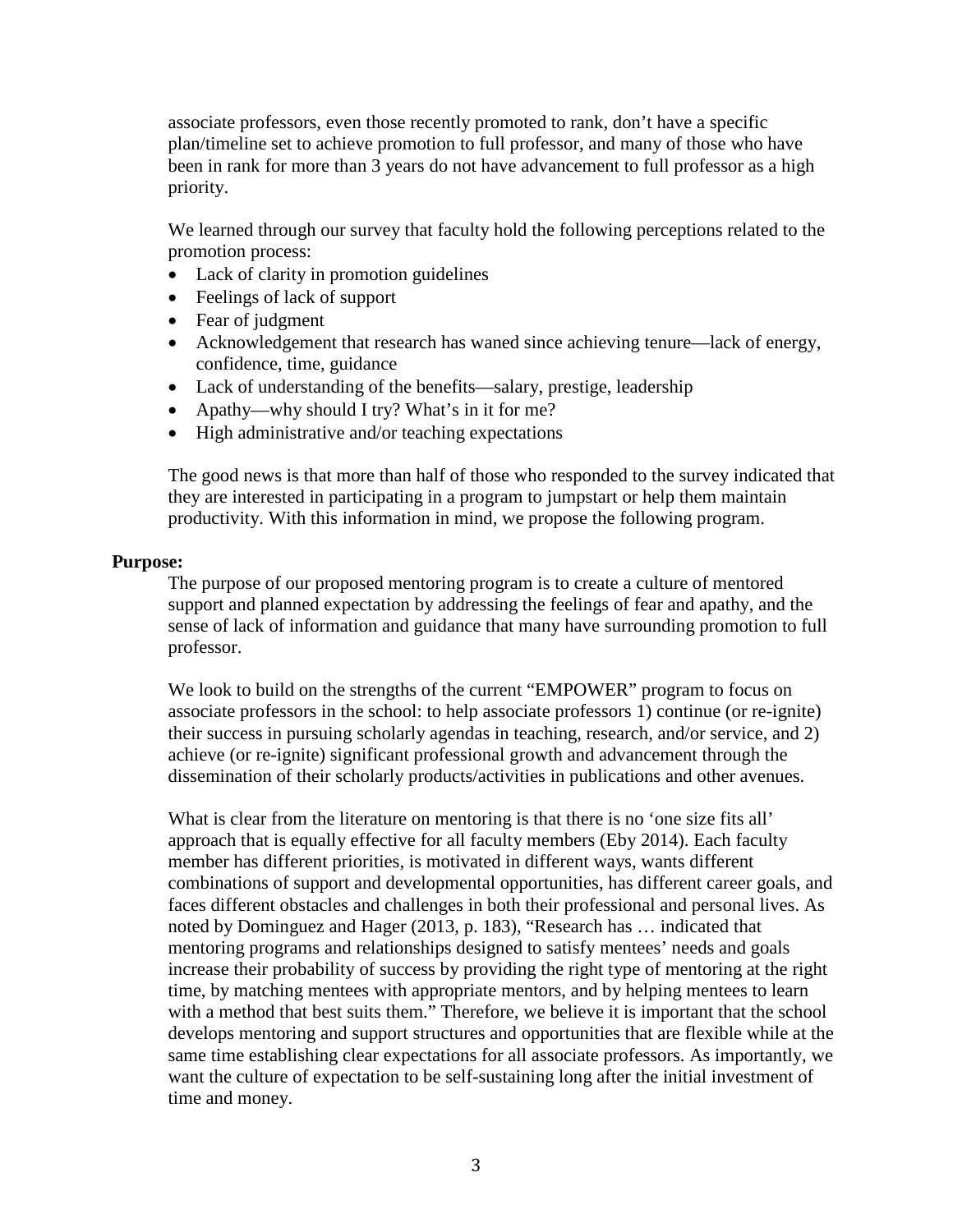The Institute for Clinical Research Education<sup>[†](#page-3-0)</sup> provides five models of mentoring, three of which are resources for our plan:

- 1. One-on-one Mentoring: Those faculty members who would like to work with a senior colleague may do so. Full professors who are willing to serve as mentors will be paired with associate professors and will develop a plan for meeting and professional development consistent with the associate professor's goals.
- 2. Team Mentoring: Depending on the number of individuals involved, it is possible that mentoring teams may be developed. Team mentoring may facilitate busy schedules more easily than one-on-one relationships and may offer multiple perspectives and opportunities for growth that are not present in one-on-one relationships. Faculty may choose to participate in both one-on-one relationships and team mentoring, or only one of them.
- 3. Peer Mentoring: Peer mentoring offers several opportunities for professional development, social support, and accountability. A peer-mentoring model involves a small group of individuals who may or may not be in the same discipline who are committed to similar career goals. The individuals develop plans that may involve goal setting and reporting as well as trouble-shooting for the purpose of accountability, exchanging drafts, or some combination of the two. One advantage of this model is that the power differential is minimized when compared with the traditional mentoring model. Peers may feel more comfortable discussing successes as well as challenges or fears that may not be as easy to discuss with senior colleagues. Peer mentoring may foster a greater sense of accountability because it is based on positive relationships and mutual respect. Each participant gets something and has something to give to the relationship. Research indicates that peer mentoring not only increases productivity but "is thought to enhance professional support, sense of well-being, and career development" (Humphrey, 2010, p. 158).

Often the most basic mentoring need is developing a daily writing habit. Kerry Ann Rockquemore discusses the following types of peer mentoring writing groups in her 2010 column "Shut Up and Write" on *Inside Higher Ed*:

- 1. Traditional Writing Groups: These individuals commit to a specific number of meetings per semester and agree to meet face-to face to read, critique, and provide feedback on one another's work. This works well if individuals need feedback, but not necessarily if individuals need other types of support or accountability.
- 2. Writing Accountability Groups: These individuals meet weekly/biweekly to focus on forward writing progress. Individuals meet to discuss the following:
	- a. writing goals from the previous week
	- b. whether the goals were met
	- c. if not, it's because of \_\_\_\_\_
	- d. writing goals for next week

In this type of group, individuals do not share and critique each other's work. Instead, this group is appropriate for those who need accountability, support, and peer

<span id="page-3-0"></span>† The Research Education and Career Development Core of the Clinical and Translational Science Institute (CTSI), University of Pittsburgh.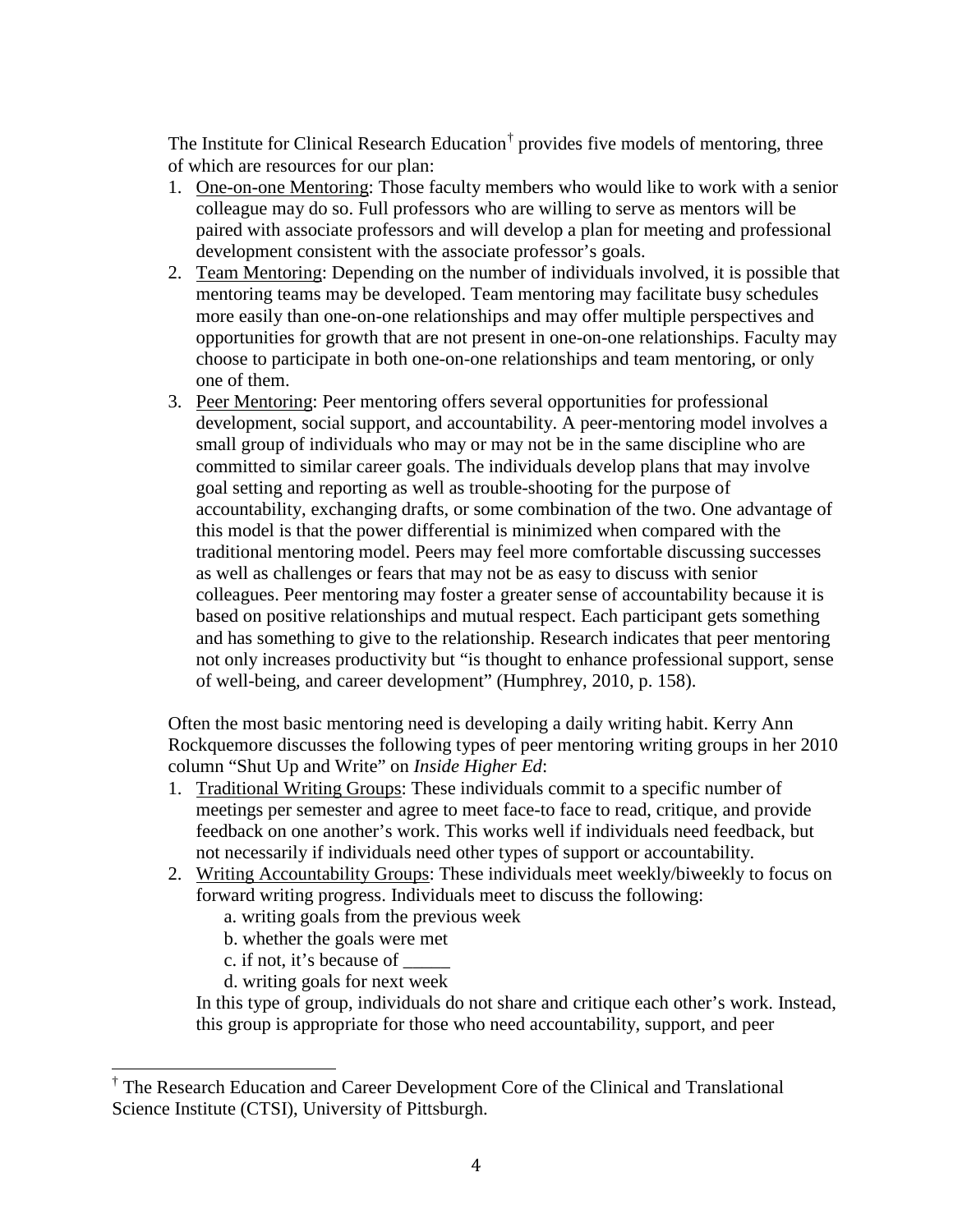mentoring. This does not work well for those who need content feedback or if members cannot commit to a weekly/biweekly meeting.

3. Write-on-Site: This involves a group of individuals who simply commit to coming together to write. Sometimes what individuals need is to be nearby a peer or two engaged in writing at the same time, and permission to turn off email and write for a couple of hours. This type of writing group addresses that need; it's just about getting together in a small community of practice and the same physical space to write.

We believe that the school and the campus already have a number of support systems in place that can be leveraged, further developed and coordinated to have a school-wide impact on promotion rates among associate professors. Many of these systems – including assigned mentors from among senior faculty, review processes, access to EMPOWER grants, institutional membership with the National Center for Faculty Development and Diversity – have been more effectively used to support early career tenure-track faculty. As explained above, our analysis shows that some of the same resources should be more directly focused on associate professors.

## **Goals and Objectives**

While promotion to full professor by the end of the sixth year in rank remains the broad goal, this program will seek to develop and sustain mentoring opportunities for associate professors throughout the school. We hope our program will lead to promotion to full professor within 10 years in rank by at least 75% of associate professors by the 2020- 2021 academic year, reducing by half the percentage of associate professors who have been in rank for more than 10 years by the 2025-26 academic year.

- *Objective 1*: Establish a culture of promotion for associate professors with clear and specific expectations, guidelines, and timelines. This includes development of a website resource to provide support, guidance and ideas to facilitate mentoring relationships and professional development activities.
- *Objective 2*: Provide support through mentoring and other professional development relationships and activities that will lead to achievement of excellence in scholarly agendas and attainment of other academic career goals.
- *Objective 3*: Establish "Reassignment for Research" grants that associate professors can apply for that will give a one-course reduction in teaching for one semester and provide professional development funds that will support travel to conferences, etc.
- *Objective 4*: Establish the expectation for a departmental-level fifth-year formative review of associate professors to give feedback and advice toward promotion to full professor.

Based on our survey of associate professors, we believe these goals are feasible. Of the 11 responses from associate professors who have been in rank for 10 years or more, 7 indicated some degree of openness to considering promotion to full professor. Of the 20 associate professors who have been in rank for less than 10 years, 19 indicated some degree of openness to considering promotion to full.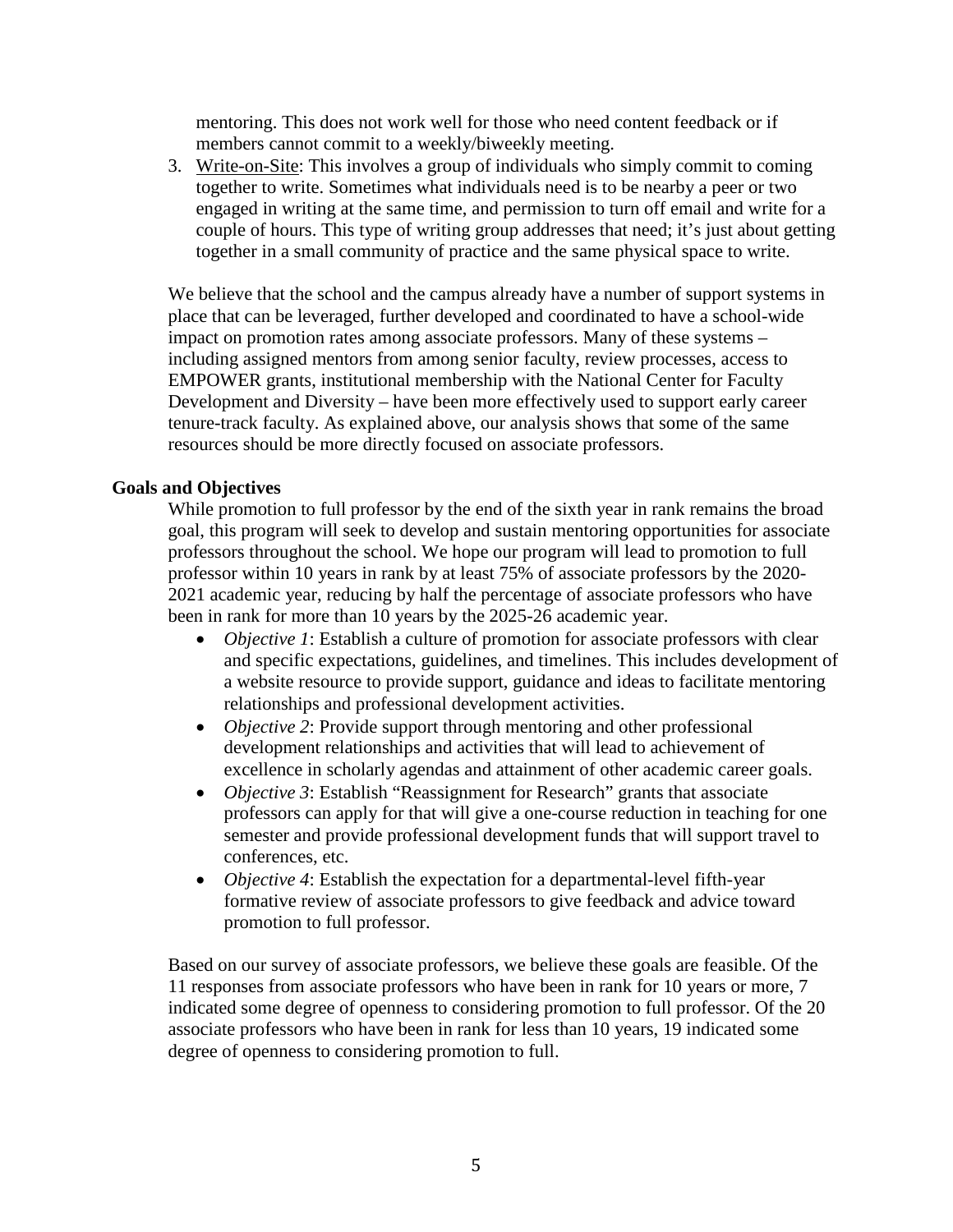## **Methodology: "How and When"**

The *PACES* Program will include these four initiatives:

## *Initiative 1*: **PACES Advancement Series**

- Our current ad hoc mentoring advisory committee, with the help of the Associate Deans for FacultyAffairs and Research will coordinate the PACES Advancement Series. Associate professors will be invited by Chairs or the mentoring advisory committee to participate. The Series will include the following:
	- o Faculty who are members of writing groups across the school will be invited to present on their process. Faculty will be invited to self-identify to form peer mentoring writing groups, with volunteers from existing groups invited to facilitate early meetings and process.
	- o The Associate Dean for Faculty Affairs will coordinate a workshop designed to discuss promotion to full and criteria for each type of case. Faculty who have recently achieved promotion will share their dossiers and answer questions. Topics covered will include answers to questions/misperceptions that were identified in our survey of associate professors, with the goal of clarifying the promotion process and explaining the benefits and responsibilities associated with promotion.
	- o The Associate Deans for Faculty Affairs and Research will coordinate a workshop on mentoring and will invite senior faculty to volunteer to mentor associate faculty either individually or in teams. Chairs will also be asked to tap possible mentors. Pairings will be made with associate professors based on preferences and similarity in research goals. Ideally these relationships will lead to Reassignment for Research grant submissions.
	- o Members of the school promotion and tenure committee will be invited to share advice and best practices for putting together dossiers.
	- o Write-on-sites and other activities to promote daily writing will be scheduled.
- Faculty will be invited to share topics of interest for future Advancement Series sessions.

## *Initiative 2***: Development of a Professional Development and Research Support Website for the School of Liberal Arts.**

- Material and resources already scattered in various places across the school website will be gathered into a central location
- New website material will include:
	- o Multiple examples of recent successful promotion dossiers within the school, with specific examples for excellence in research, teaching, and balanced case for both humanities and social sciences fields and including public and applied scholarship.
	- o Multiple examples of recent successful sabbatical leave applications by faculty in both the humanities and social sciences focusing on a variety of different activities.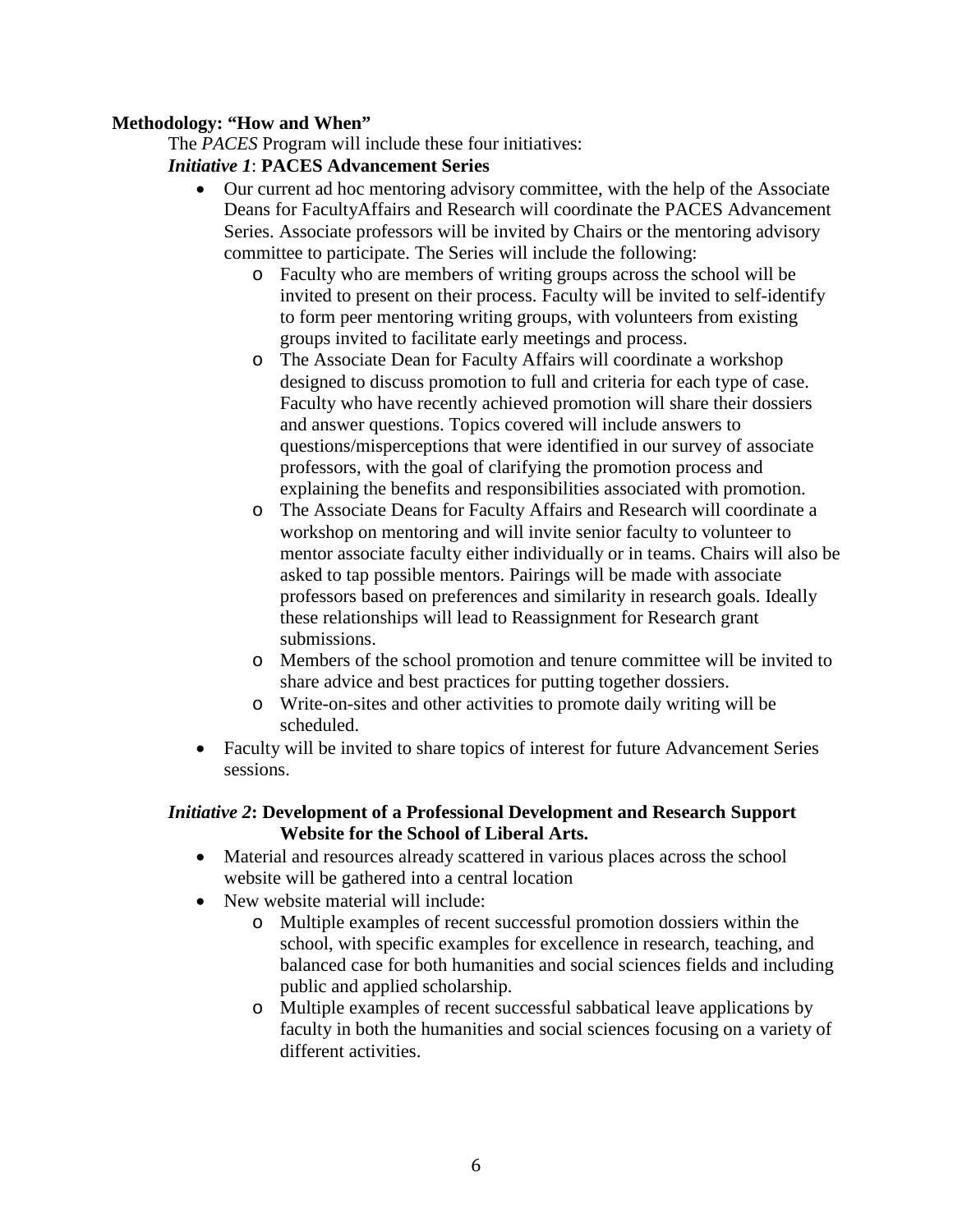- o Multiple examples of successful grant applications for a variety of grant agencies, both external and internal, by faculty in both the humanities and social sciences.
- Links to campus professional development and mentoring opportunities will be included, for example:
	- o CTL Writing Circles
	- o EMPOWER
	- o Office of Academic Affairs PD Workshops
	- o IAHI programs
	- o School PACES Advancement Series meetings and write-on-sites
- Links to professional development and mentoring opportunities nationally will be included, for example

o NCFDD

• The Associate Deans for Faculty Affairs and Research will take responsibility for building this website during fall semester 2015.

# *Initiative 3***: Creation of "Reassignment for Research" Grants.**

- RfR grants will provide time and money to support research or creative activity that will lead to peer-reviewed publication. The initial grant cycle will include five grants, awarded between Spring 2016 and Spring 2017. Each grant will include:
	- o One course release for one semester
	- o \$2,000 in travel and PD funds
- *Requirements and Expectations for Grants*
	- o Can be applied for no sooner than the academic year after the sabbatical year. (This is intended to encourage faculty to take advantage of the sabbatical opportunity first, and then use the RfR to bring to completion projects that have already been initiated.)
	- o Faculty with RfR grants must agree to the following:
		- Meet at least twice during the year with a Panel of Mentors, that includes:
			- A mentor whom they identify
			- Their department chair
			- The Associate Dean for Faculty Affairs
			- The Associate Dean for Research
			- One other associate professor whom they identify (to help foster a peer-support community)
		- Provide a plan for promotion and mentoring, following a template that they are provided (see appendix for draft template), including:
			- Participation in *regular* and documented mentoring activities (such as with NCFDD, meeting with a mentor, working with peer mentors in a writing/accountability group)
			- Participate in at least two campus/disciplinary P&T, grant writing, or professional development workshop
		- Use PD funds to support opportunities for networking and advancing research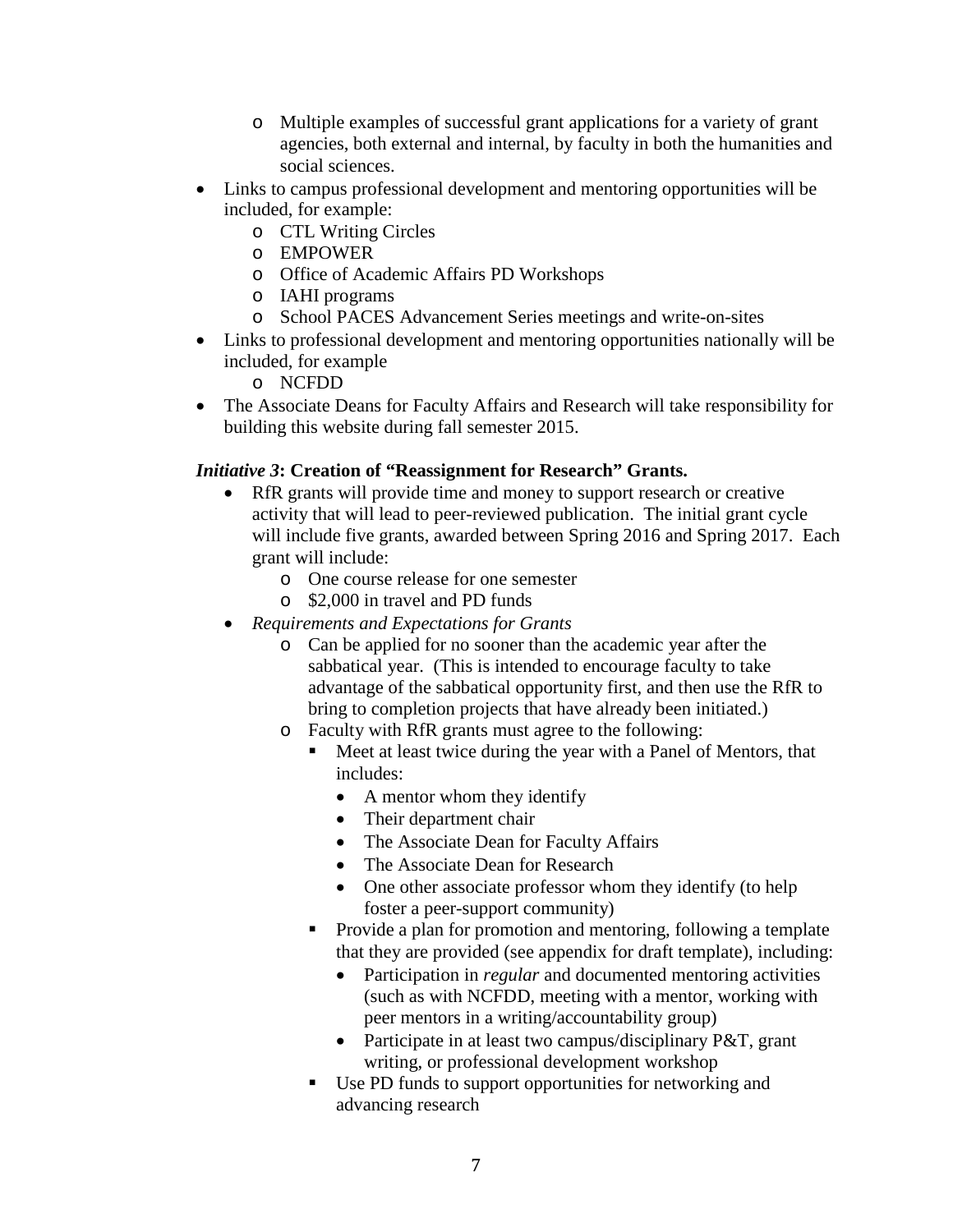- $\blacksquare$  Within four months of the RfR:
	- Present on the project to the Panel of Mentors (and, ideally, the department as well)
	- Complete an assessment of the RfR experience

## *Initiative 4***: Work with Chairs and School Faculty Affairs Committee to Establish a Formative, Department-level Fifth-Year Review of Associate Professors.**

The goal of the establishment of a departmental fifth-year review is to provide the department and annual review or primary committee an opportunity to give constructive and supportive feedback to associate professors on their progress toward promotion to full professor. While departments and chairs do provide feedback on annual activity every year, the fifth-year formative review is intended to provide feedback on overall progress, in keeping with the spirit of the third-year review for assistant professors.

The fifth-year formative review is seen as an important component in shaping the expectation for promotion to full professor by providing timely feedback and identifying areas of needed support.

In addition, the Dean and the Associate Dean for Faculty Affairs will seek to meet individually with all associate professors in the School during the next two years to discuss goals for and possible obstacles to career development and advancement.

| Timeline for Project      |                                                                                                    |
|---------------------------|----------------------------------------------------------------------------------------------------|
| September 2015            | *Announce PACES Advancement Series and invite participants                                         |
|                           | *Announce Reassignment for Research Grants to School                                               |
|                           | *Begin development of mentoring & PD website for school                                            |
| October 2015              | *Begin work with Faculty Affairs Committee and Chairs on                                           |
|                           | development of Fifth-Year Formative Review Policy                                                  |
| December 2015             | *Review RfR grant proposals, and select winners                                                    |
|                           | *Complete development of mentoring and PD website                                                  |
| Spring 2016               | *Convene Panel of Mentors for spring RfR awardees                                                  |
|                           | *Fifth-year review proposal will be brought to Faculty Assembly<br>for discussion and vote         |
| Fall 2016-Spr 2017        | *Complete first round of RfR grants                                                                |
|                           | *Mentoring advisory committee will evaluate the success of each                                    |
|                           | of the four objectives for the four Initiatives. (See below for<br>criteria.)                      |
|                           | *Continued funding by the school for two RfR grants/year will be<br>determined based on evaluation |
|                           | *Fifth-year formative reviews begin during spring                                                  |
| ۱t.                       |                                                                                                    |
| Costs for Five RfR Grants |                                                                                                    |

# **Budget**

| <i>USIS JUL LIVE IXIIX OTURIS</i>            |          |
|----------------------------------------------|----------|
| Course Release: \$2,700/course x 5 courses:  | \$13,500 |
| Travel/PD funds: $$2,000/grant x 5$ awards   | \$10,000 |
| $($1,300$ from $SLA + $700$ from department) |          |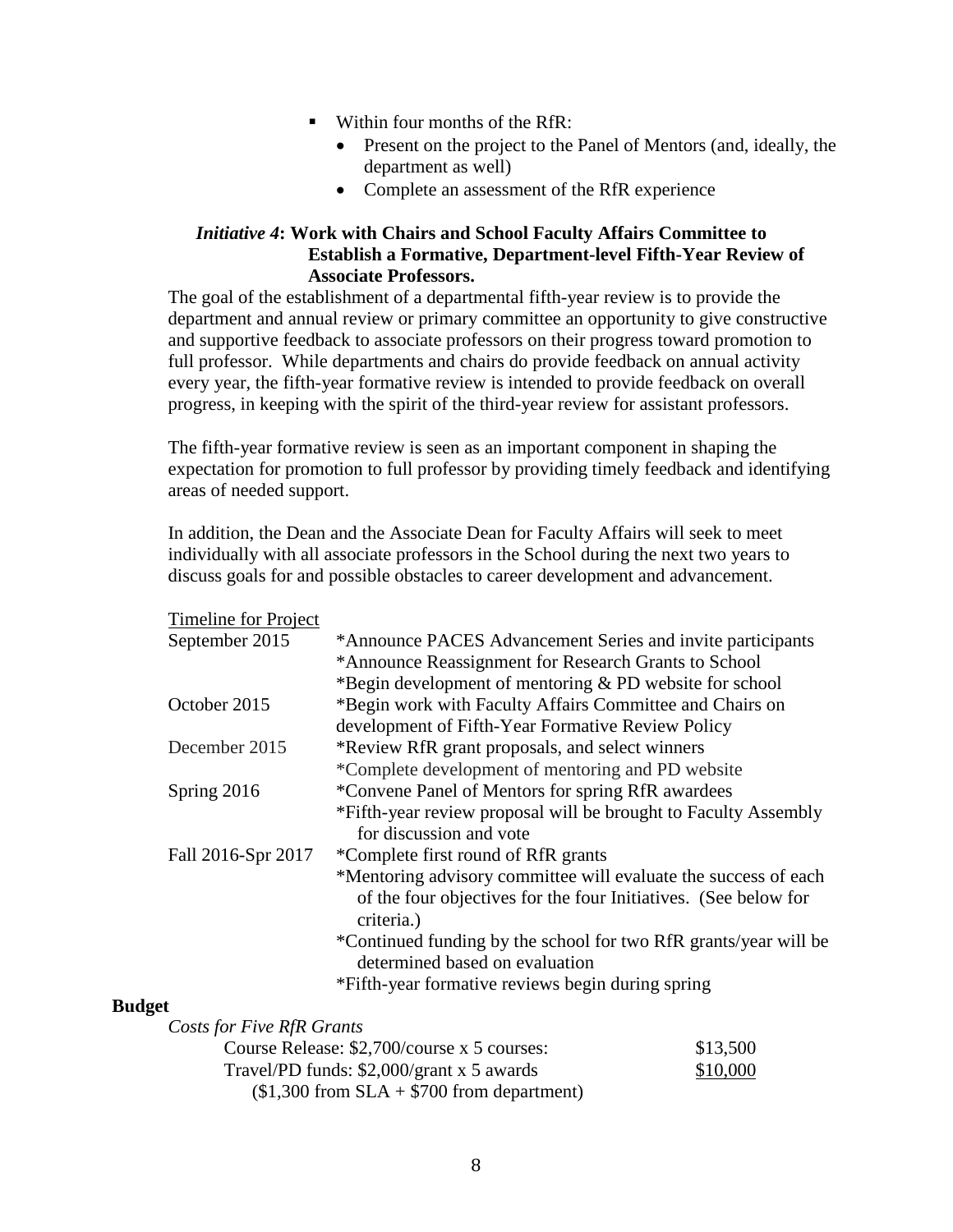|                               | <b>Total</b> | \$23,500 |
|-------------------------------|--------------|----------|
| Sources of Funding            |              |          |
| <b>Campus Mentoring Grant</b> |              | \$10,000 |
| <b>School Match</b>           |              | \$10,000 |
| Department Match (\$700 x 5)  |              | \$3,500  |
|                               | <b>Total</b> | \$23,500 |

## **Assessment Plan**

- Objective 1: Establish a culture of promotion for associate professors with clear and specific expectations, guidelines, and timelines. Develop a website resource to provide support, guidance and ideas to facilitate mentoring relationships and professional development activities.
	- \*By Spring 2016, the school will have developed a quality and useful mentoring and professional development website. All associate professors will know about the site and at least  $2/3$  (65%) will have visited.
	- \*By Spring 2016, at least 60% of the associate professors will have attended at least one of the PACES Advancement Series workshops. Each workshop will request attendees to complete a **post-workshop evaluation** to assess the extent to which we have begun to demystify the process of promotion, including understanding of guidelines, avenues of support, plan for promotion.
	- \*\*In fall 2017 we will **survey associate professors** to assess the progress we've made on our objectives, using our pre-survey information as a baseline. Questions may include (see resources: http://go.iu.edu/HTc) - what is your plan for promotion
		- how would you assess the support you've received toward promotion
		- what types of support would you like to see provided
		- assess your level of understanding of the promotion guidelines
		- how would you evaluate your current mentoring relationship(s)
		- what could be improved in your mentoring relationship(s)
	- -what would you like to see happen to increase your level of support \*By Spring 2017, each department will have specific guidelines for annual discussions on "Planning for Promotion" at the time of the Faculty Annual Review.
- Objective 2: Provide support through mentoring and other professional development relationships and activities that will lead to achievement of excellence in their scholarly agendas and attainment of other academic career goals.
	- \*Fall 2015-17, departments will encourage all faculty to participate in mentoring and professional development activities across campus, including the NCFDD, and through the PACES Advancement Series.
	- \*Spring 2016 a majority of associate professors will be working in a mentoring activity that meets their goals, whether individually or through traditional, team, or peer relationships.
	- \*Our fall 2017 **survey**, referenced above, will help to assess the extent which which we've made progress on this objective.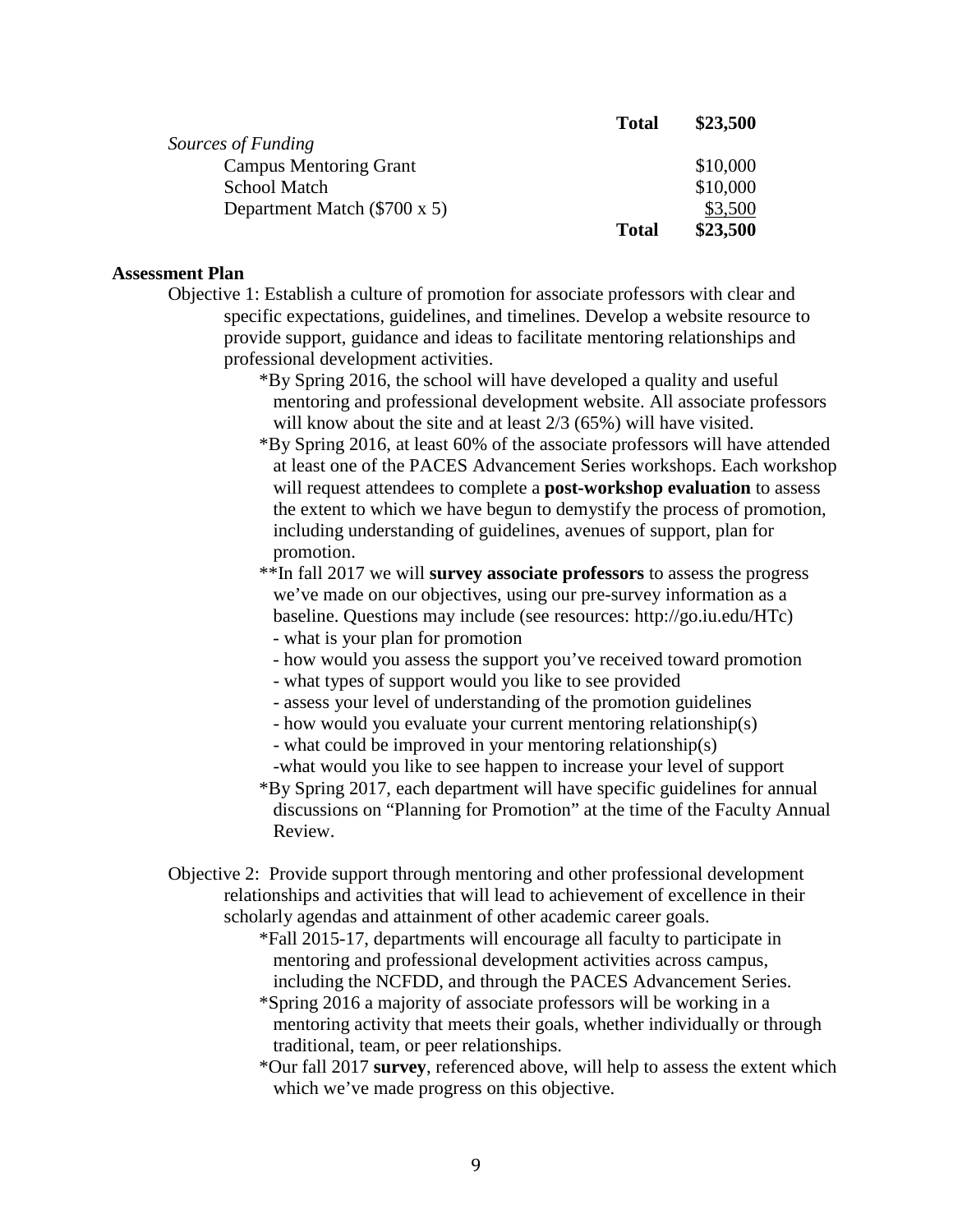- Objective 3: Establish "Reassignment for Research" grants that associate professors can apply for that will give a one-course reduction in teaching for one semester and provide professional development funds that will support travel to conferences, etc.
	- \*Fall 2015-17, five RfR grants will be awarded, and mentoring by Panel of Mentors will be initiated
	- \*RtR recipients will be asked to participate in an **evaluation of the program** to determine the effectiveness of the grant in moving a project to fruition. Depending on evaluation, the project may be continued in the school if funding exists.

Objective 4: Establish the expectation for a fifth-year formative review of associate professors to give feedback and advice toward promotion to full professor.

- \*By Spring 2016, the school Faculty Assembly will have voted on a fifthyear mentoring review policy for associate professors.
- \*Fifth-year formative reviews will begin after the 2016 calendar year
- \*Three years after implementation, we will once again **survey associate professors** to gauge their plans for promotion.
- \*By fall 2017, all new faculty hires will receive information at orientation about the post-tenure fifth-year formative review.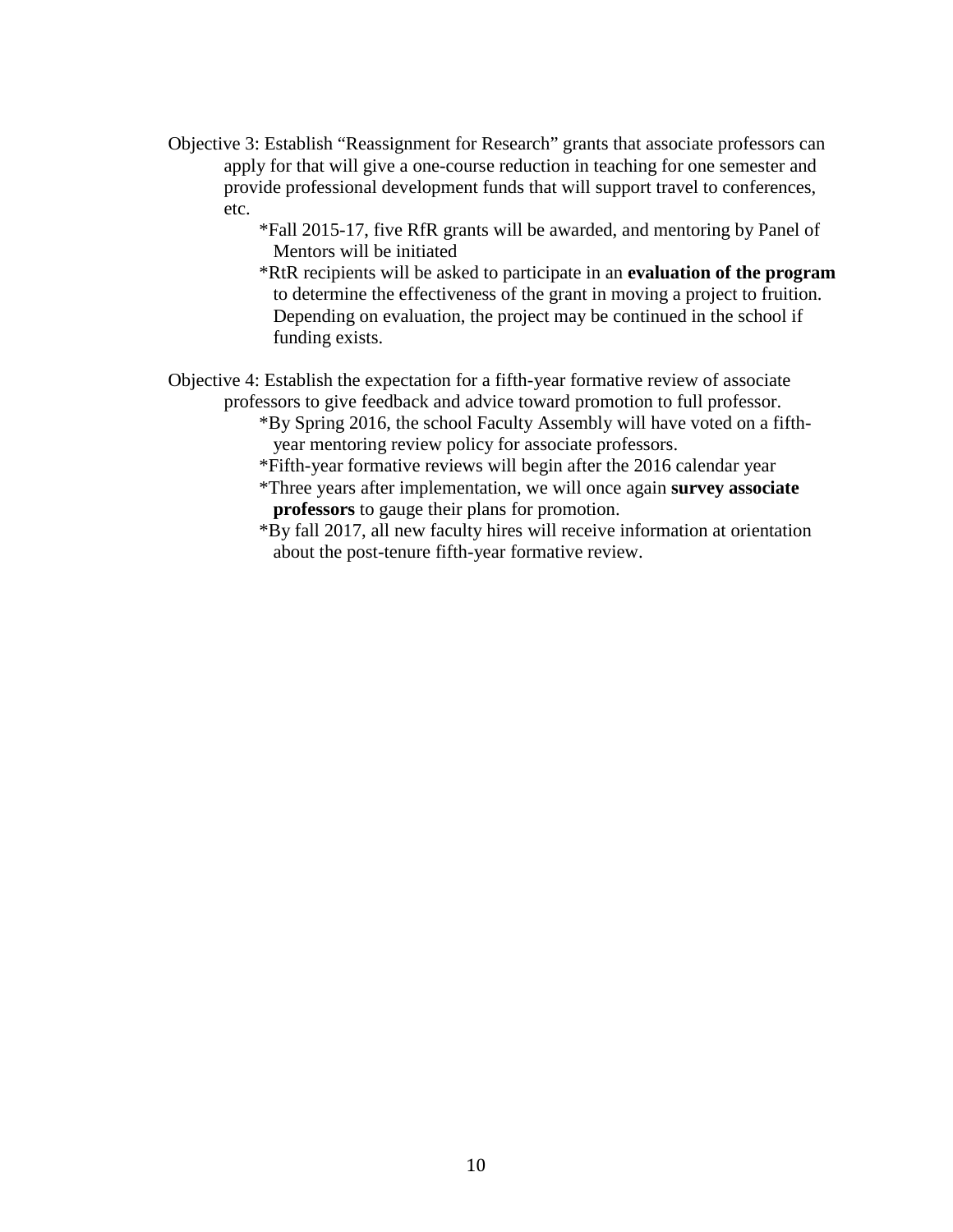| <b>Logic Model</b> |                   |                            |                   |                 |                           |
|--------------------|-------------------|----------------------------|-------------------|-----------------|---------------------------|
| Inputs             | Outputs           |                            | <b>Outcomes</b>   |                 |                           |
|                    | Activities        | Participation              | <b>Short Term</b> | Medium Term     | Long Term                 |
| Mentoring          | <b>PACES</b>      | All faculty, but associate | 60% of            | RfR grant       | The involvement of at     |
| advisory           | Advancement       | professors will be         | associate         | recipient       | least 50% of associate    |
| committee          | Series            | targeted as mentees        | professors        | progress        | professors in active      |
|                    |                   |                            | will attend       | toward          | mentoring                 |
| Associate          | Development       | All faculty will be able   | <b>PACES</b>      | promotion       | relationships/activities, |
| Deans of           | of mentoring      | to participate in          | Advancement       |                 | broadly defined.          |
| Faculty            | activities/       | mentoring groups           | series            | Continuation of |                           |
| Affairs and        | meetings/         |                            |                   | PACES series    | A decrease in the         |
| Research           | pairings          | Senior faculty mentors     | Website           |                 | percentage of             |
|                    |                   |                            | developed         | Implementation  | associate professors      |
| Meeting            | Website           | Writing group members      |                   | of $5th$ year   | who have been in rank     |
| space              | development       |                            | Department        | formative       | for ten years or more.    |
|                    |                   | Promotion and Tenure       | "Planning for     | reviews         | (Fall 2015's              |
| Senior             | <b>RtR</b> Grants | Committee members          | Promotion"        |                 | percentage of 47%         |
| Faculty            | proposal          |                            | document          |                 | will be used as the       |
|                    | process           | Existing                   | created           |                 | baseline.)                |
| <b>PACES</b>       | development       | mentoring/accountability   |                   |                 |                           |
| Series             |                   | groups                     | Increase in       |                 |                           |
| Volunteers         | Department        |                            | faculty           |                 |                           |
|                    | "Planning for     | RfR mentoring group        | participation     |                 |                           |
| Department         | Promotion"        | including chairs and       | and               |                 |                           |
| and School         | document          | deans                      | understanding     |                 |                           |
| match              |                   |                            | of promotion,     |                 |                           |
| funds              | $5th$ year        |                            | compared to       |                 |                           |
|                    | formative         |                            | baseline          |                 |                           |
| Web                | review            |                            | survey            |                 |                           |
| Resources          |                   |                            |                   |                 |                           |
| including          |                   |                            | RfR grants        |                 |                           |
| School             |                   |                            |                   |                 |                           |
| Web                |                   |                            | $5th$ year        |                 |                           |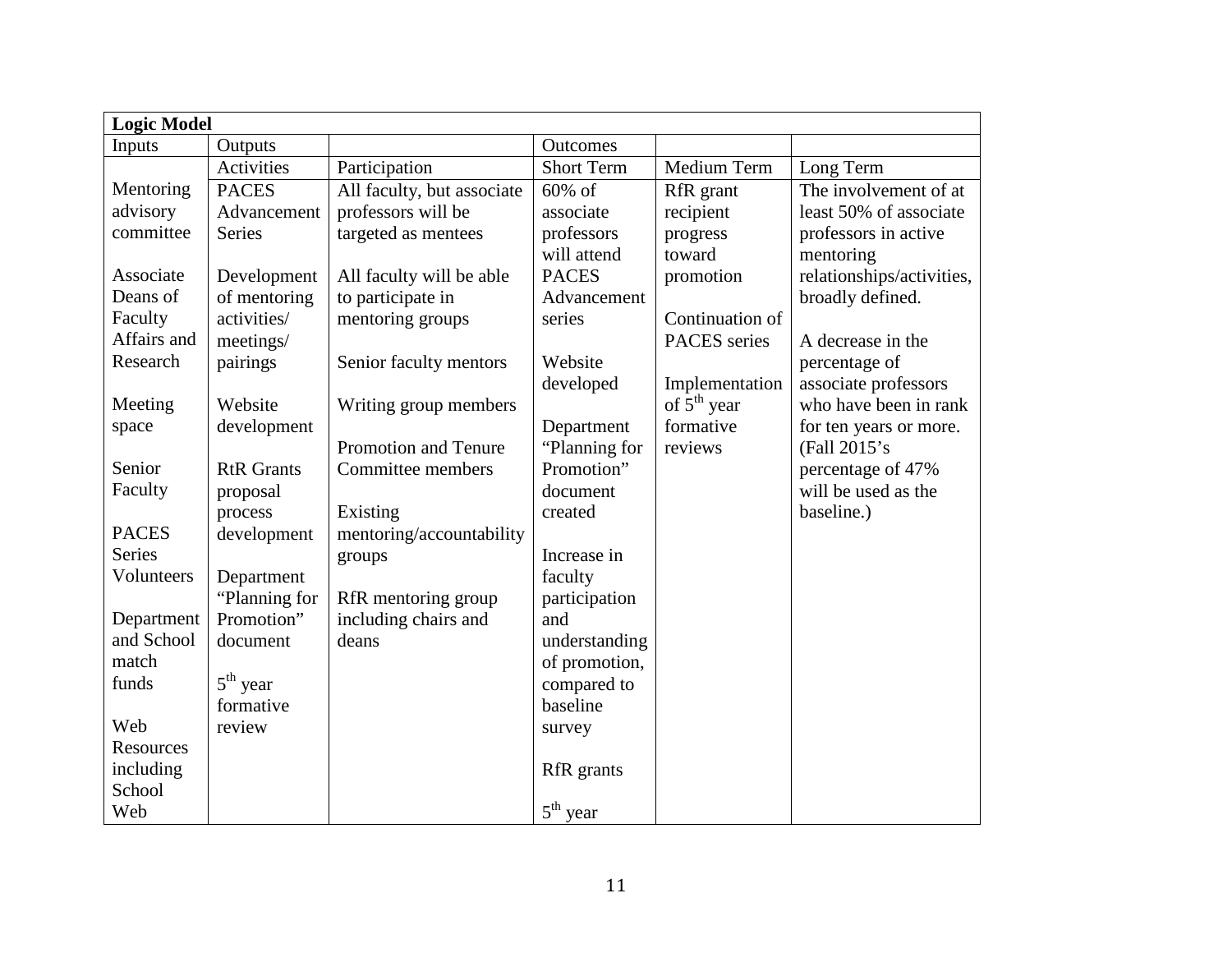| Developer | formative                                                                       |  |
|-----------|---------------------------------------------------------------------------------|--|
|           | review policy                                                                   |  |
|           | creation                                                                        |  |
|           | Assumptions: Participation will vary depending on needs of associate professors |  |
|           | External Factors: Perceptions of support of associate professors, fear          |  |
|           |                                                                                 |  |